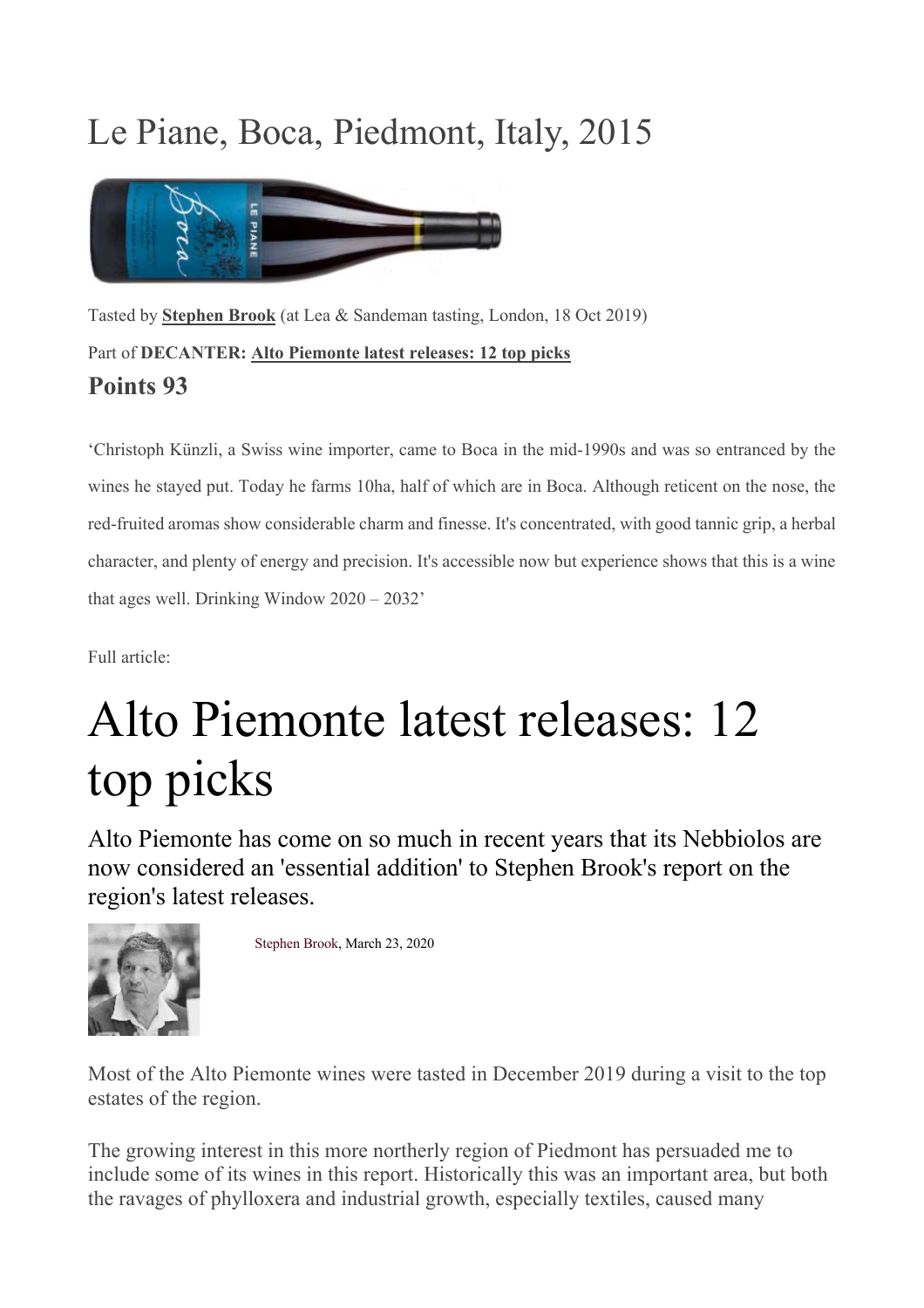vineyards to be abandoned, while the local population found it more rewarding to work in factories than on the land. The region is, moreover, only 90 kilometres west of Milan.

By the late 19th century there were over 15,000 hectares under vine, and the wines enjoyed strong demand. A hundred years later the region was heading for extinction, but with rising prices for Barolo and other Nebbiolos, a renewed interest in Alto Piemonte led to a doubling of the vineyard surface between 2013 and 2019. The greatest validation came in 2018 when Barolo producer Roberto Conterno bought the century-old Nervi estate in Gattinara, although the wines he and his sons have made since have yet to be released. In addition, local textile tycoons have opted to revitalise certain estates. Paolo de Marchi, renowned for his Chiantis from Isole e Olena, has dispatched his son Luca to revive Sperino, the family's ancestral but run-down property in Lessona. And Travaglini in Gattinara has maintained its steady, quality-oriented course for decades.

Alto Piemonte is composed of a handful of small communes: Ghemme, Gattinara, Sizzano, Lessona, Fara, Boca, and Bramaterra, as well as more generic appellations with more flexible rules (Colline Novaresi and Coste della Sesia). The differences between them in terms of soil and microclimate are too numerous to be summarised here. Local rules and regulations vary considerably, which makes it harder to claim a specific identify for the region. Indeed, Nebbiolo is not the only variety, and some appellations permit blends that include Vespolina, Croatina and Uva Rara (Bonarda). Although some excellent wines are made from Vespolina in particular, the recommendations that follow focus on Nebbiolo-dominant wines or pure Nebbiolos.

Alto Piemonte's climate differs from that of the Langhe. Summers tend to be mild, and winters are often snow-free, as the region is sheltered by the Alps to the north. It's difficult to characterise the wines, as there are inevitable stylistic variations, but in general Nebbiolos from here have less tannin and alcohol, and higher acidity, than Barolo or Barbaresco.

They also differ from the latter wines in that minimum ageing regimes vary from appellation to appellation; moreover producers are free to adopt individual ageing policies. Most Barolos and Barbarescos are released within a six-month window. For many Alto Piemonte producers the current release is 2015 or 2016, but others prefer to give their wines long ageing, either in barrel or in bottle, and for some of these, current releases could be 2013 or even earlier vintages. Sella, an historic estate in Lessona, makes a top bottling called 'Omaggio' that spends over four years in casks, and the current release is 2009.

Although Alto Piemonte is not a consistent region, and there are indeed rustic or simple wines from here, the quality and longevity of the best wines makes it an essential addition to this report.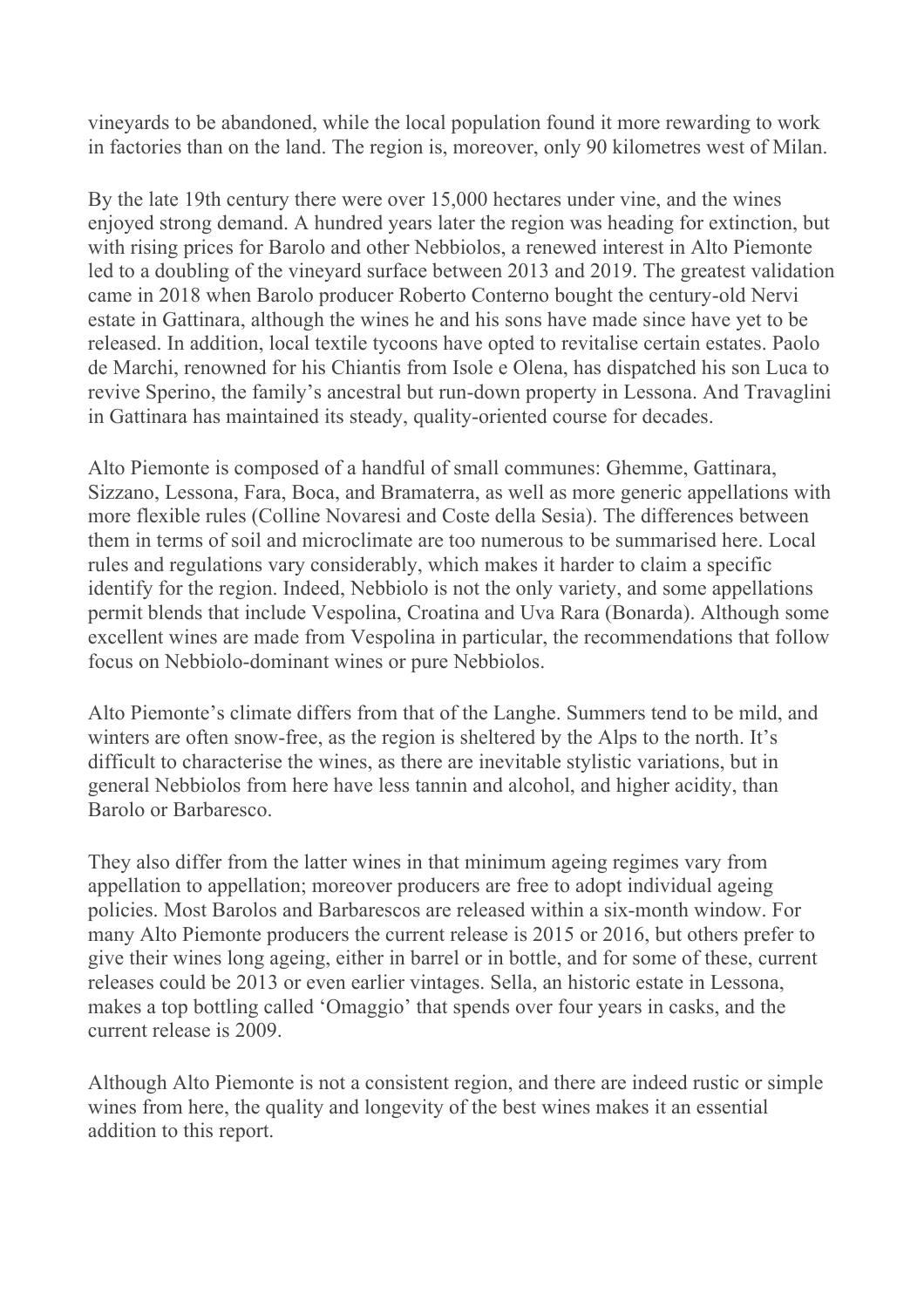## **Stephen's top Alto Piemonte wines:**

## **Le Piane, Boca, Piedmont, Italy, 2015**

#### + Add to My Wines

Christoph Künzli, a Swiss wine importer, came to Boca in the mid-1990s and was so entranced by the wines he stayed put. Today he farms 10ha, half of which are in Boca. Although reticent on the nose, the red-fruited aromas show considerable charm and finesse. It's concentrated, with good tannic...



## **Sella, Omaggio a Quintino Sella, Lessona, Piedmont, 2009**

#### + Add to My Wines

Although based in Lessona, this ancient estate also has vineyards in Bramaterra. The winemaking is traditional, with long ageing in casks. This is its top selection, from 50 year-old vines. The nose is lavish and resplendent, with generous red-fruit aromas. Broad and rounded, it's concentrated and full-bodied without showing heaviness or...



## **Antoniolo, San Francesco, Gattinara, Piedmont, Italy, 2015**

#### + Add to My Wines

Sourced from 60-year-old vines. There's a delightful purity of fruit and charm on the nose, which displays sweet, intense raspberry fruit as well as hints of roses and mint. It's rich and dense on the palate, with ample grip underlying a core of sweet fruit. Stylish and long. Another single-vineyard...



## **Antoniotti, Bramaterra, Piedmont, Italy, 2016**

#### + Add to My Wines

This leading producer in Bramaterra produces consistently good wines from its 6ha estate. From cask this had a herbal, sour-cherry character, but now the wine is in bottle it has evolved, with riper, sterner raspberry and cherry aromas. It's suave and rounded, with generous fruit backed by ripe tannins. Spice...

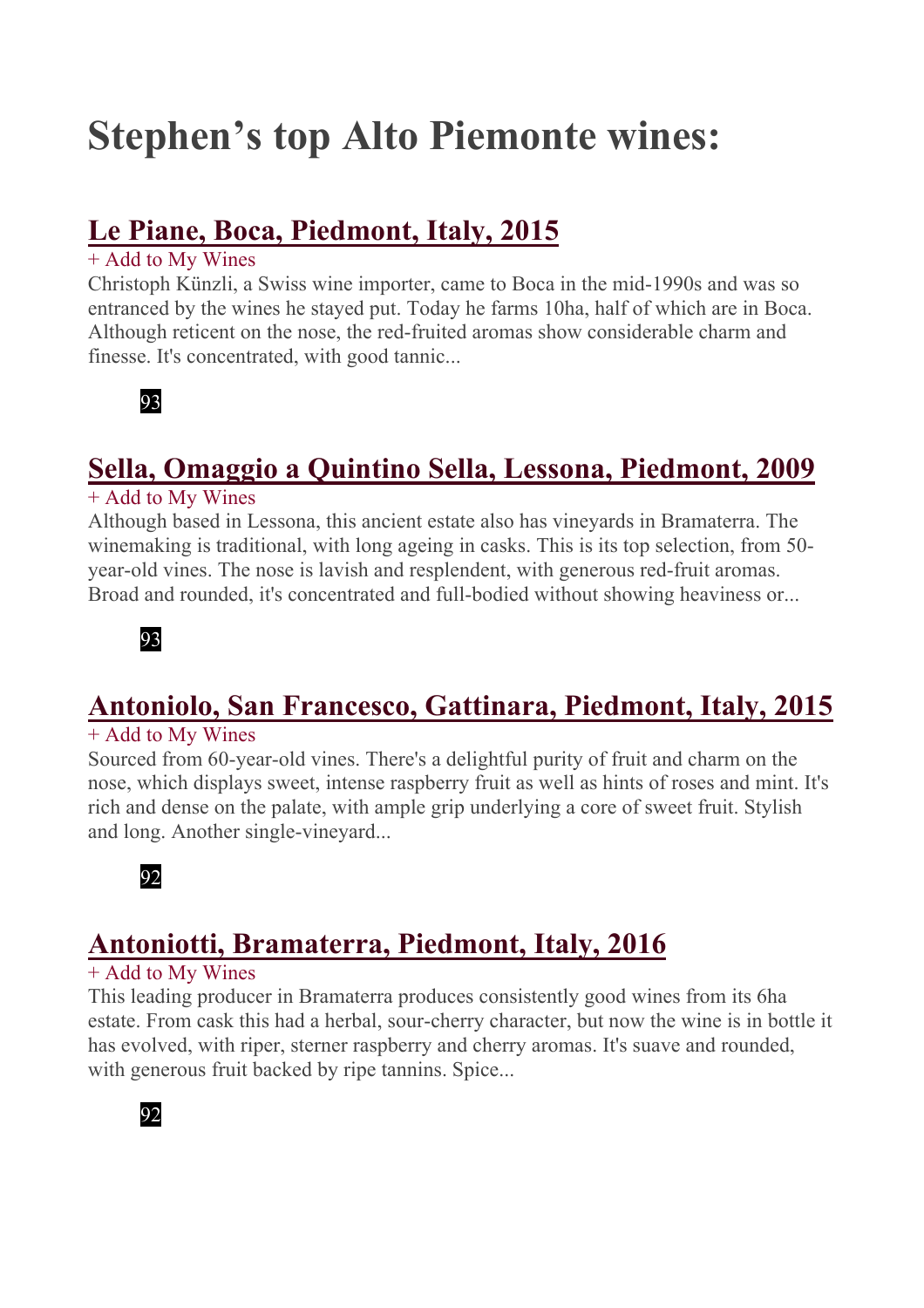## **La Palazzina, Balmi Bioti, Bramaterra, Piedmont, Italy, 2015**

#### + Add to My Wines

Leonardo Montà created this estate in 1986, and it is run on traditional lines. This is his top Bramaterra bottling. The nose is discreet, with subdued cherry aromas. Despite the moderate alcohol, it's rich and weighty with good concentration and depth of flavour. It's textured and generous, spicy and long,...



## **Proprieta Sperino, Lessona, Piedmont, Italy, 2014**

#### + Add to My Wines

Although best known for his Chianti estate Isole e Olena, Paolo de Marchi longed to revive his ancestral property, which is now run with energy by his son Luca. This is beautifully perfumed on the nose, which shows great charm. The palate is more robust, with firmness and concentration, and...



## **Torraccia del Piantavigna, Gattinara, Piedmont, Italy, 2015**

#### + Add to My Wines

Compared to most family estates in Alto Piemonte, this is a large property of 40ha, with holdings in Ghemme as well as Gattinara. Both appellations from this estate give wines of high quality, and in this Gattinara there's an attractive juiciness on the raspberryscented nose, which is also perfumed and...



## **Travaglini, Riserva, Gattinara, Piedmont, Italy, 2013**

#### + Add to My Wines

Founded in the 1920s, this was the leading estate in Alto Piemonte for many years. It still produces excellent wines from its 52ha estate but its supremacy is being challenged by the general rise in quality over recent years throughout the region. The Riserva is made from vines up to...



## **Valle Roncati, Vigna di Sopra Riserva, Fara, Piedmont, 2012**